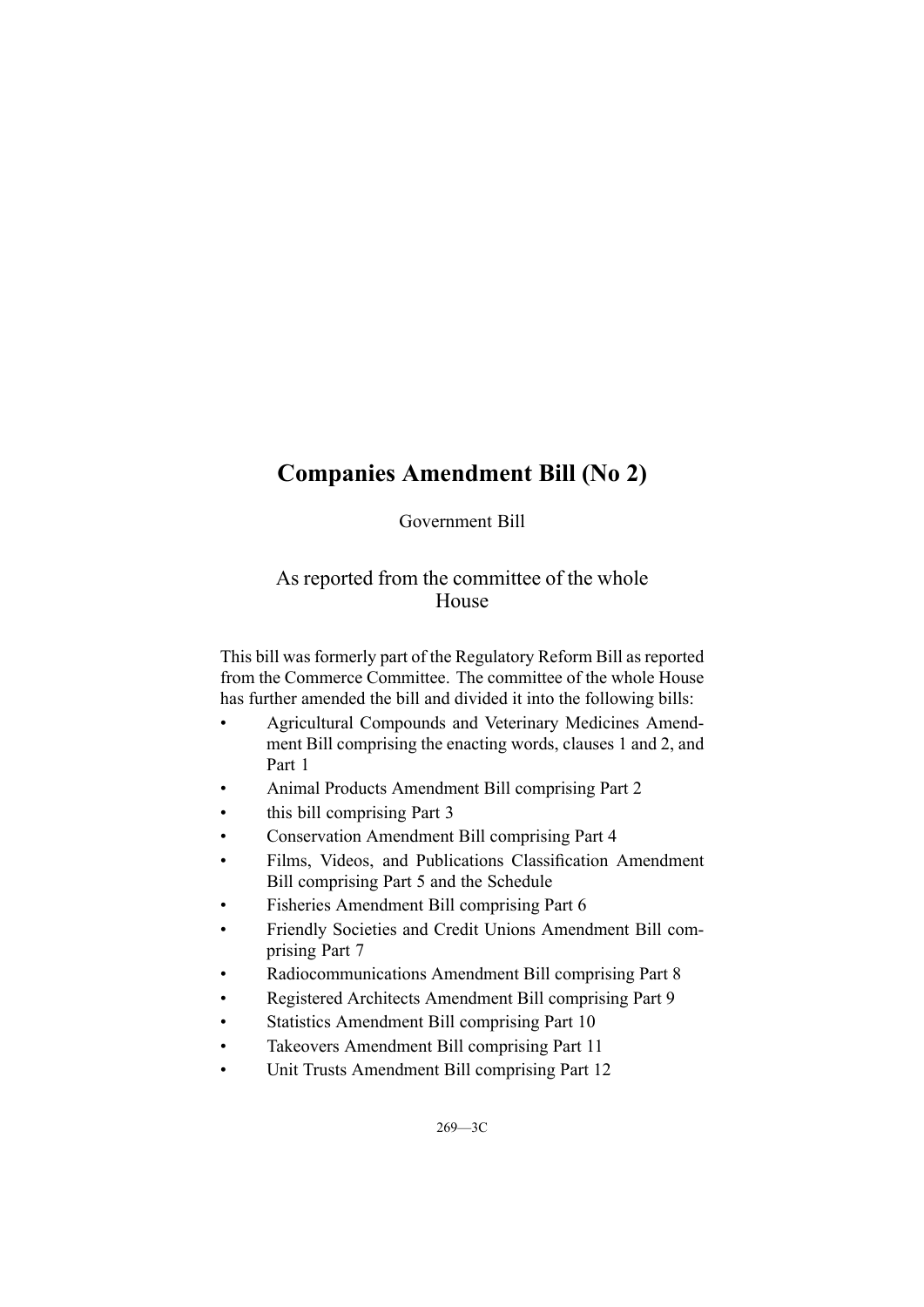•Wine Amendment Bill comprising Part 13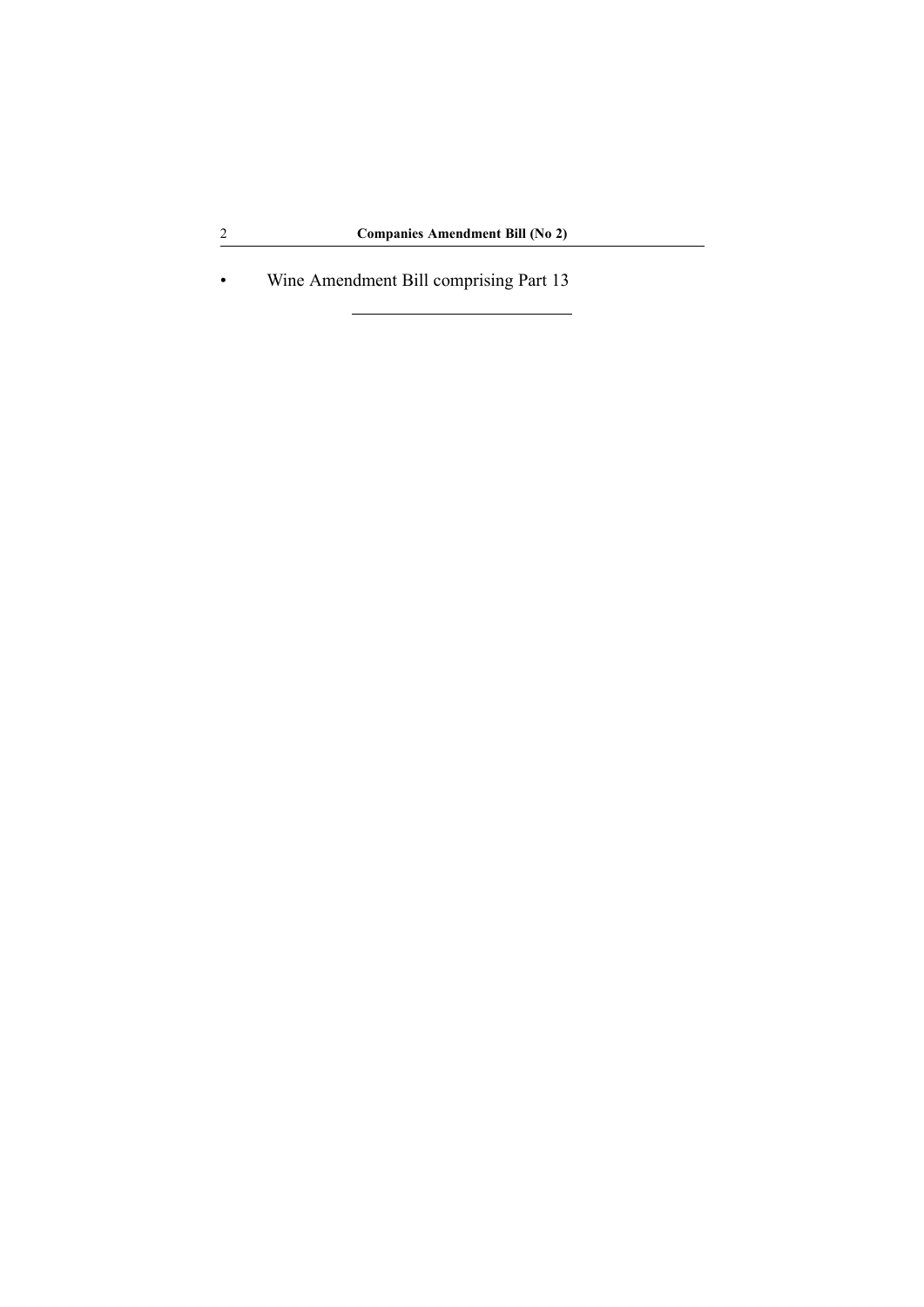**Companies Amendment Bill (No 2)**

# **Key to symbols used in reprinted bill**

## **As reported from the committee of the whole House** text inserted text deleted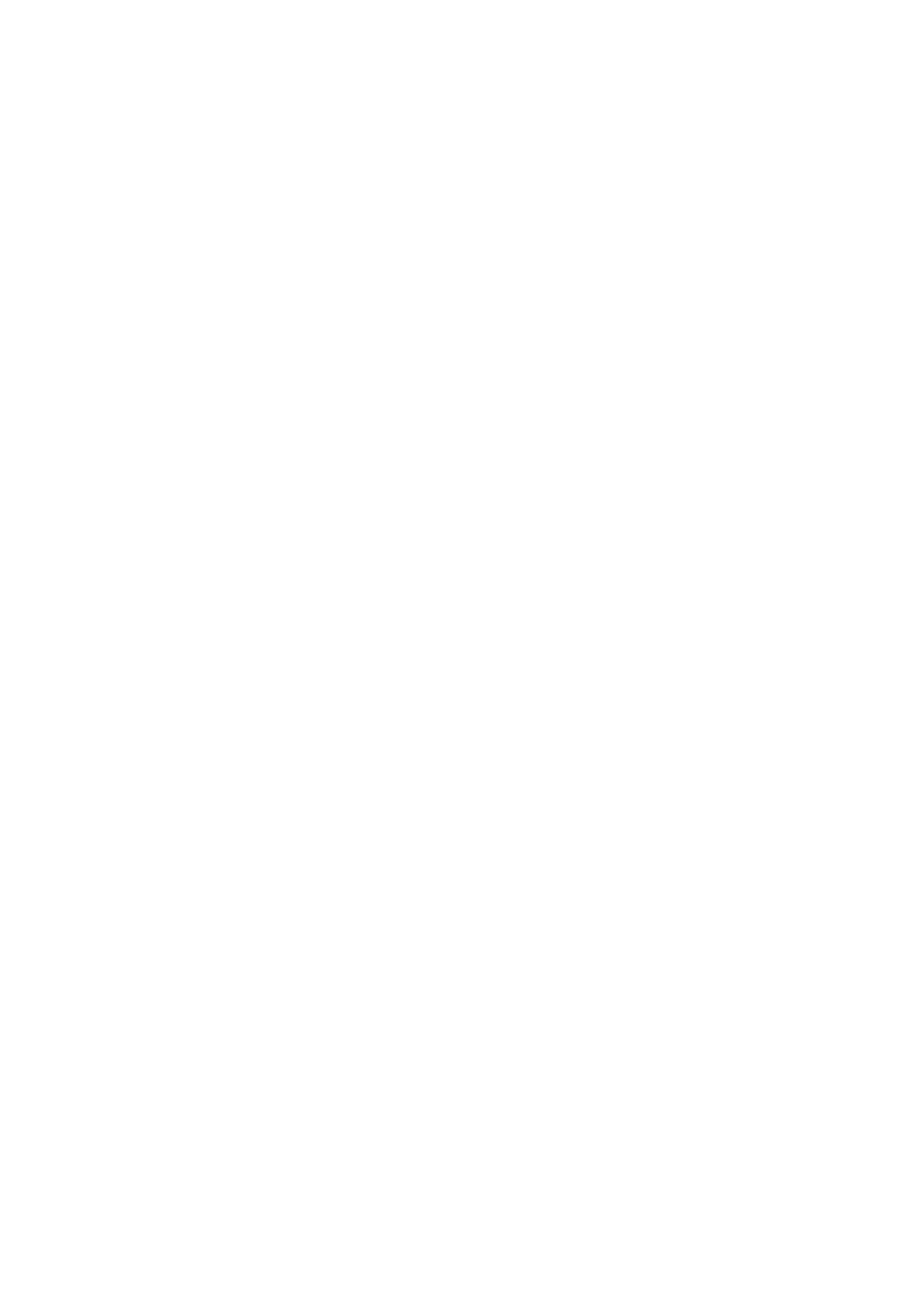## *Hon John Banks*

# **Companies Amendment Bill (No 2)**

## Government Bill

### **Contents**

|     |                                                                                      | Page |
|-----|--------------------------------------------------------------------------------------|------|
|     | Title                                                                                |      |
|     | Commencement                                                                         | 2    |
|     |                                                                                      |      |
| 40  | Principal Act amended                                                                | 2    |
| 41  | Stock exchange acquisitions not subject to prior notice<br>to shareholders           | 2    |
| 42  | Interest payable on outstanding payments                                             |      |
| 43  | Termination of deed                                                                  | 2    |
| 44  | Insolvent transaction voidable                                                       | 3    |
| 45  | Service of other documents on companies                                              | 3    |
| 46  | Service of other documents on overseas companies                                     | 3    |
| 47  | Service of documents on shareholders and creditors                                   | 3    |
| 48  | Schedule 1 amended                                                                   | 3    |
| 48A | Consequential amendments to Companies (Voluntary<br>Administration) Regulations 2007 | 5    |
|     |                                                                                      |      |

## **The Parliament of New Zealand enacts as follows:**

**1 Title**

This Act is the Companies Amendment Act (No 2) <sup>2012</sup>.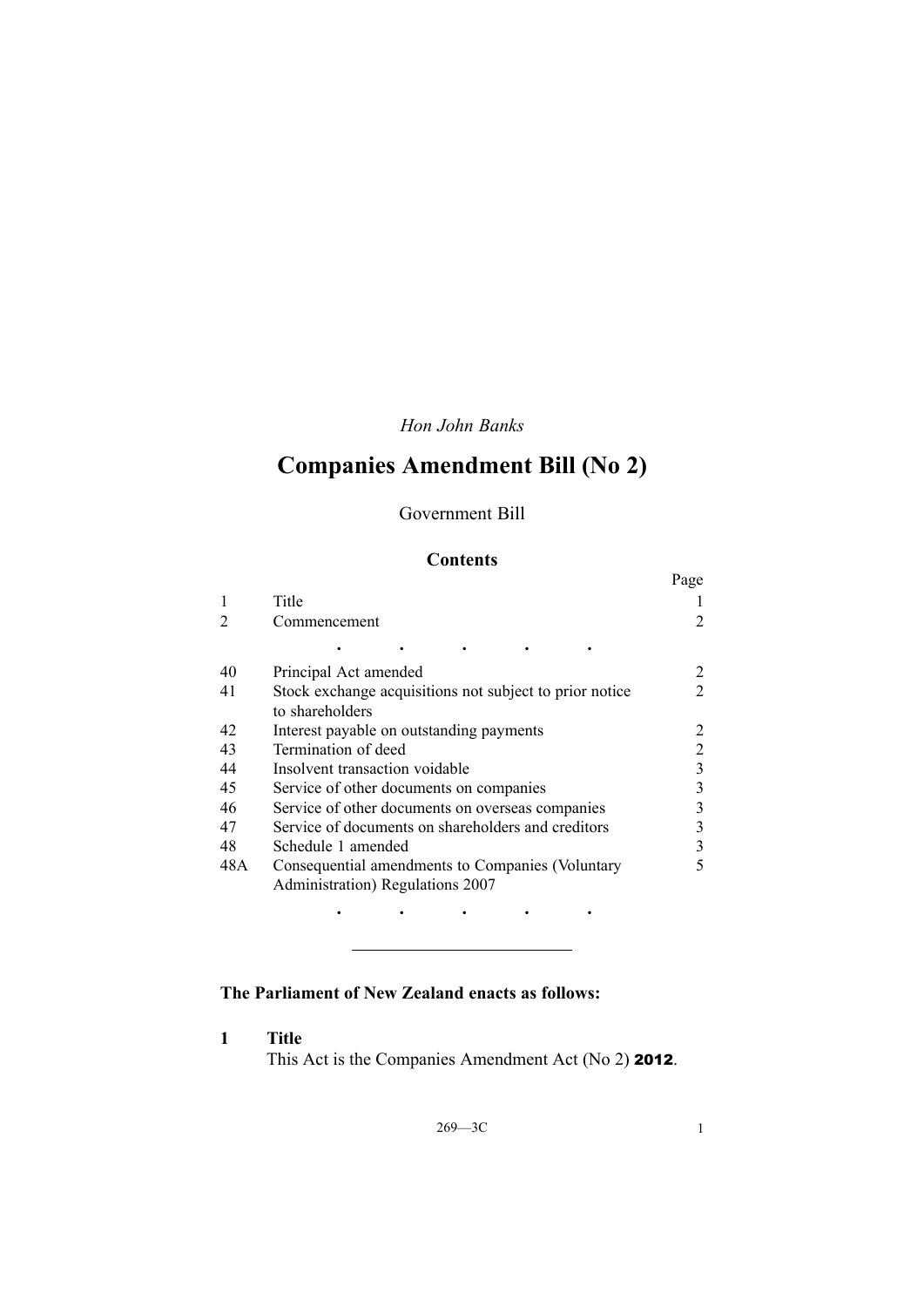#### <span id="page-5-0"></span>**2 Commencement**

This Act comes into force on the day after the date on which it receives the Royal assent.

· · · ·

**40 Principal Act amended** This Part amends the Companies Act 1993.

### **41 Stock exchange acquisitions not subject to prior notice to shareholders**

- (1) Section 65(2A) is repealed.
- (2) Section 65(3) is amended by omitting "or subsection (2A)".

#### **42 Interest payable on outstanding payments** 10

- (1) Section 112B is amended by repealing subsection (1) and substituting the following subsection:
- "(1) Interest on any sum that must be paid under section 112 or 112A that is outstanding after the date on which it falls due is payable,— 15
	- "(a) in the case of <sup>a</sup> share price determined under section 112, at the same rate of interest as the prescribed rate under section 87(3) of the Judicature Act 1908; and
	- "(b) in the case of <sup>a</sup> share price determined under section 112A, on the basis and at the rate that the arbitral 20 tribunal thinks fit having regard to all of the circumstances."
- (2) Section 112B(2) is amended by omitting "subsection (1)" and substituting "subsection (1)(b)".

#### **43 Termination of deed** 25

Section 239ADC is amended by adding the following subsection as subsection (2):

- "(2) The deed administrator must give written notice to the Registrar of the fact that <sup>a</sup> deed has been terminated under subsection  $(1)(a)$  or  $(c)$ ." 30
- 2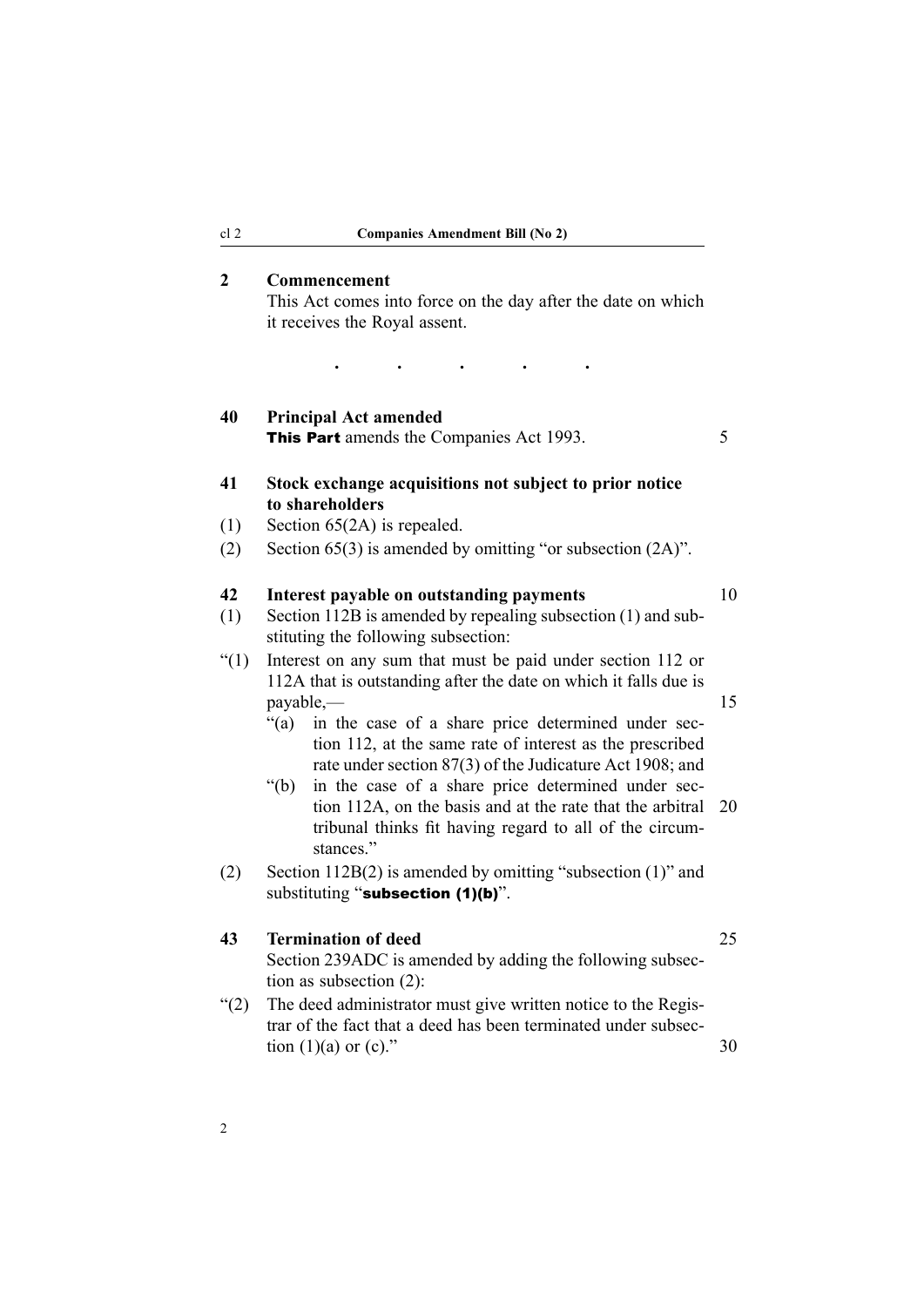<span id="page-6-0"></span>

| 44            | <b>Insolvent transaction voidable</b><br>Section $292(4)$ is amended by omitting "section $32(1)$ " and<br>substituting "section $32(1)$ or $(5)$ ".                                                                                                                                              |          |
|---------------|---------------------------------------------------------------------------------------------------------------------------------------------------------------------------------------------------------------------------------------------------------------------------------------------------|----------|
| 45            | Service of other documents on companies<br>Section 388 is amended by adding the following subsection as<br>subsection $(2)$ :                                                                                                                                                                     | 5        |
| (2)           | Subsection $(1)$ is subject to <b>section 391(3A) to (3C)</b> ."                                                                                                                                                                                                                                  |          |
| 46            | Service of other documents on overseas companies<br>Section 390 is amended by adding the following subsection as<br>subsection $(2)$ :                                                                                                                                                            | 10       |
| (2)           | Subsection $(1)$ is subject to <b>section 391(3A) to (3C)</b> ."                                                                                                                                                                                                                                  |          |
| 47            | Service of documents on shareholders and creditors<br>Section 391 is amended by inserting the following subsections<br>after subsection (3):                                                                                                                                                      |          |
|               | " $(3A)$ Despite subsections $(1)$ to $(3)$ , a shareholder or creditor may<br>notify the company—<br>that the shareholder or creditor wishes to receive docu-<br>$\lq(a)$<br>ments by electronic means; and<br>of the electronic address to which documents are to be<br>" $(b)$ "<br>delivered. | 15<br>20 |
|               | "(3B) Notification in accordance with <b>subsection (3A)</b> may be<br>made in respect of a particular notice, statement, report, set of<br>accounts, or other document, or in respect of all documents to<br>be served.                                                                          |          |
|               | "( $3C$ ) If a shareholder or creditor notifies the company under sub-<br>section (3A), the company must send documents by elec-<br>tronic means in accordance with the notification, whether or<br>not the documents are also sent by another method."                                           | 25       |
| 48<br>(2)     | <b>Schedule 1 amended</b><br>Clause 3 of Schedule 1 is repealed and the following clause<br>substituted:                                                                                                                                                                                          | 30       |
| $\mathbf{43}$ | <b>Methods of holding meetings</b><br>A meeting of shareholders may be held by a quorum of the<br>shareholders-                                                                                                                                                                                   |          |
|               | 3                                                                                                                                                                                                                                                                                                 |          |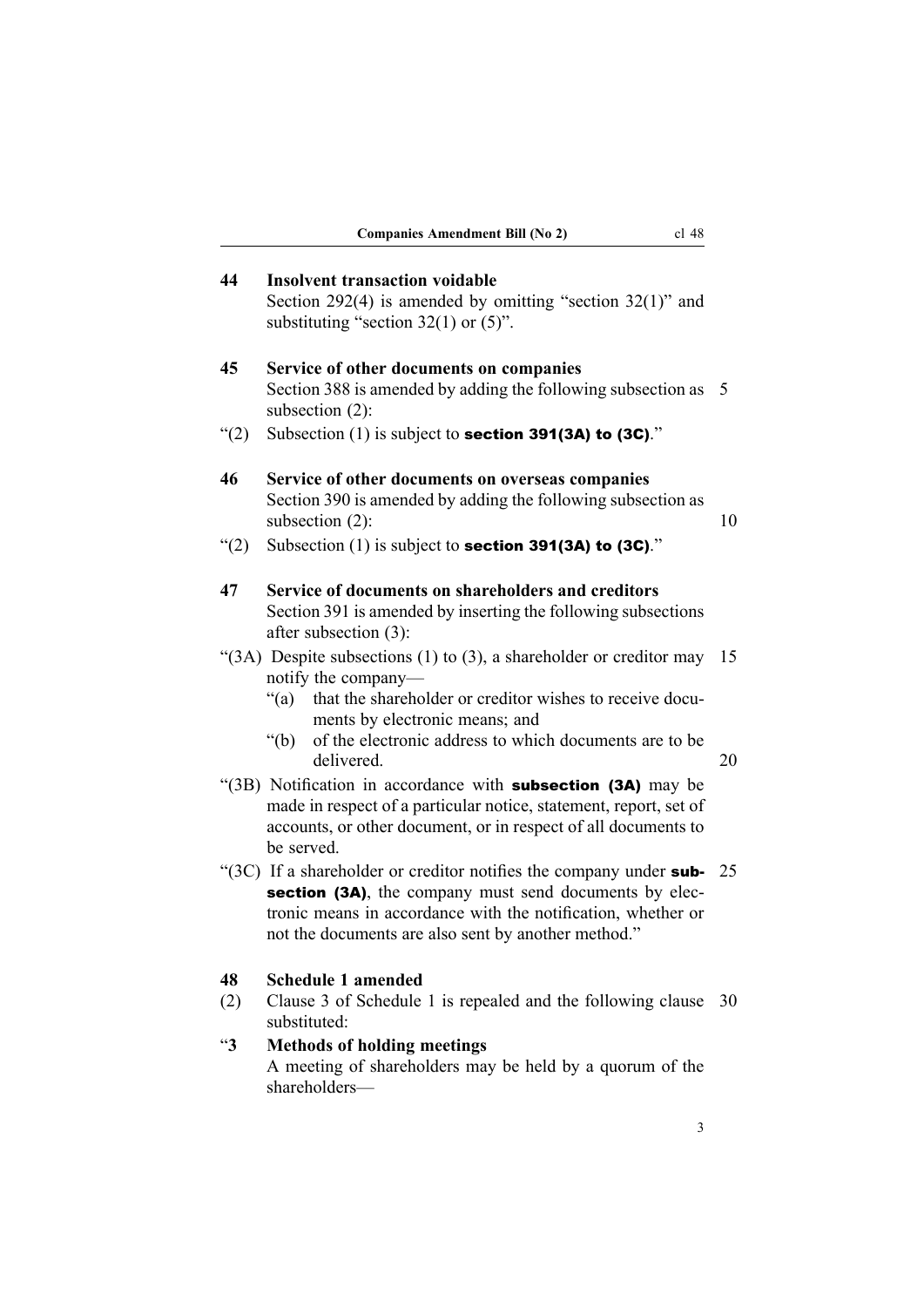|                            | ``(a)<br>being assembled together at the time and place ap-<br>pointed for the meeting; or                                                                                                                                                                                     |    |
|----------------------------|--------------------------------------------------------------------------------------------------------------------------------------------------------------------------------------------------------------------------------------------------------------------------------|----|
|                            | " $(b)$<br>participating in the meeting by means of audio, audio<br>and visual, or electronic communication; or                                                                                                                                                                |    |
|                            | $\mathrm{``(c)}$<br>by a combination of both of the methods described in 5<br>paragraphs (a) and (b)."                                                                                                                                                                         |    |
|                            | Clause 4 of Schedule 1 is amended by adding the following                                                                                                                                                                                                                      |    |
| (3)                        | subclause:                                                                                                                                                                                                                                                                     |    |
| (4)                        | To avoid doubt, a shareholder participating in a meeting by<br>means of audio, audio and visual, or electronic communication<br>is present at the meeting and part of the quorum."                                                                                             | 10 |
| (4)                        | Clause $5(2)$ of Schedule 1 is amended by inserting "or (c)"<br>after "clause $(3)(b)$ " and by omitting "the shareholders signi-<br>fying individually their assent or dissent by voice" and substi-<br>tuting "any method permitted by the chairperson of the meet-<br>ing". | 15 |
| (5)                        | Clause $6(3)$ of Schedule 1 is amended by inserting "or, in the<br>case of an electronic notice, sent by" after "signed by".                                                                                                                                                   |    |
| (5A)                       | Clause 6 of Schedule 1 is amended by inserting the following<br>subclause after subclause (3):                                                                                                                                                                                 | 20 |
|                            | "(3A) A shareholder may appoint more than 1 proxy for a particular<br>meeting, provided that more than 1 proxy is not appointed to<br>exercise the rights attached to a particular share held by the<br>shareholder."                                                          |    |
| $\left( 6 \right)$         | The heading to clause $7$ of Schedule $1$ is amended by adding<br>"and electronic votes".                                                                                                                                                                                      | 25 |
| $\left(\frac{1}{2}\right)$ | Clause $7$ of Schedule 1 is amended by repealing subclause $(1)$<br>and substituting the following subclauses:                                                                                                                                                                 |    |
| $\frac{d}{dx}$             | Subject to the constitution of the company, a shareholder may<br>exercise the right to vote at a meeting by easting-<br>a postal vote; or<br>$\frac{a}{a}$                                                                                                                     | 30 |
|                            | $\triangleq$<br>an electronic vote, which, for the purposes of this<br>clause, must be treated as if it were a postal vote.                                                                                                                                                    |    |
|                            | $\frac{4}{1}$ A vote referred to in <b>subclause</b> ( <b>1</b> ) must be east in accord-<br>ance with the provisions of this clause."                                                                                                                                         | 35 |
| (6)                        | Clause $7(1)$ of Schedule 1 is amended by inserting the follow-<br>ing subclause after subclause (1):                                                                                                                                                                          |    |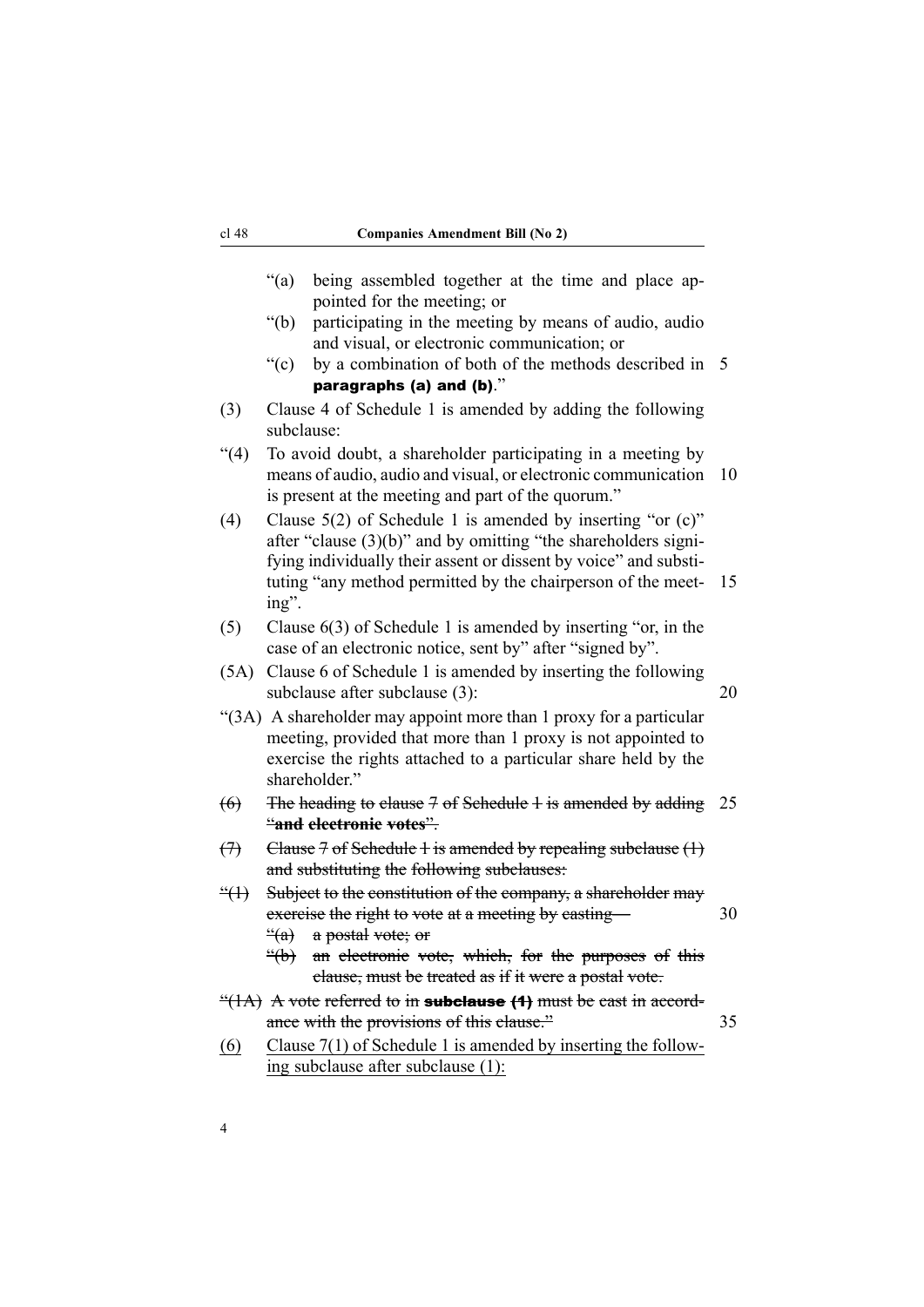- <span id="page-8-0"></span>"(1A) To avoid doubt, <sup>a</sup> postal vote may be cast using electronic means permitted by the board."
- (8) Schedule 1 is amended by adding the following clause:
- "**14 Shareholder participation by electronic means**
- "(1) For the purposes of this schedule, a shareholder, or the share-  $5$ holder's proxy or representative, may participate in <sup>a</sup> meeting by means of audio, audio and visual, or electronic communication if—
	- "(a) the board approves those means; and
	- "(b) the shareholder, proxy, or representative complies with 10 any conditions imposed by the board in relation to the use of those means (including, for example, conditions relating to the identity of the shareholder, proxy, or representative and that person's approval or authentication (including electronic authentication) of the information 15 communicated by electronic means).
- "(2) To avoid doubt, participation in <sup>a</sup> meeting includes participation in any manner specified in this schedule or permitted by the constitution of the company."

#### **48A Consequential amendments to Companies (Voluntary** 20 **Administration) Regulations 2007**

- (1) This section amends the Companies (Voluntary Administration) Regulations 2007.
- (2) Clause 16(3) of Schedule 1 is amended by omitting "section  $239ADC(c)$ " and substituting "section  $239ADC(1)(c)$ ". 25
- (3) Clause  $17(1)(c)(iii)(B)$  of Schedule 1 is amended by omitting "section 239ADC(c)" and substituting "section  $239ADC(1)(c)$ ".
- (4) Clause 17(2) of Schedule 1 is amended by omitting "section  $239ADC(c)$ " and substituting "section  $239ADC(1)(c)$ ".  $30$

· · · ·

·